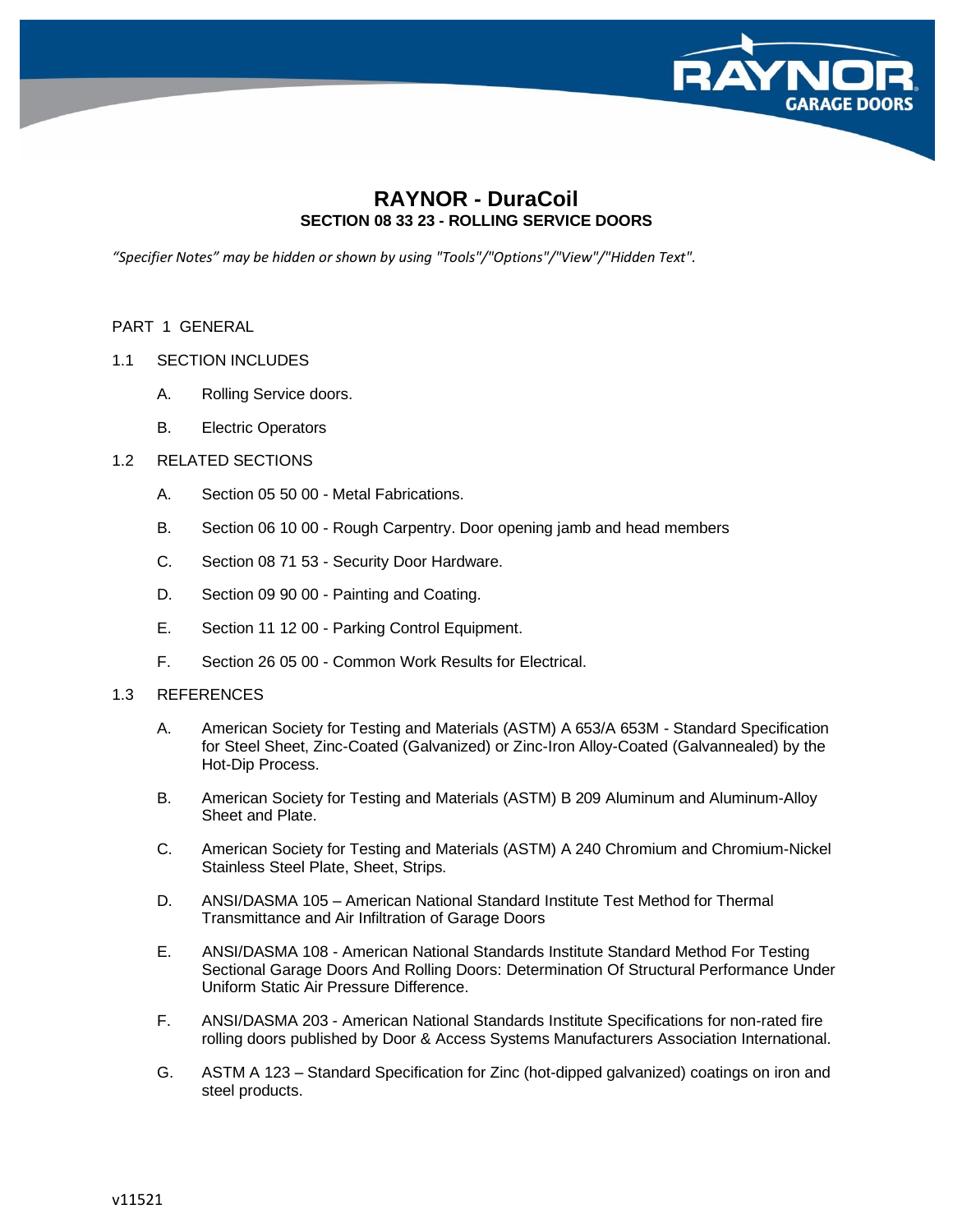

- H. ASTM A 229 Steel wire, oil-tempered for mechanical springs.
- I. ASTM E 330 Structural performance of exterior windows, curtain walls, and doors by uniform static air pressure difference.
- J. ASTM E 413 Classification for Rating Sound Insulation
- K. ASTM E 90 Standard Test Method for Laboratory Measurement of Airborne Sound Transmission Loss of Building Partitions and Element.
- L. ASTM A 924 Standard Specification for General Requirements for Steel Sheet, Metallic-Coated by the Hot-Dip Process.
- M. ASTM B 221 Standard Specification for Aluminum and Aluminum-Alloy Extruded Bars, Rods, Wire, Profiles, and Tubes.
- N. UL 325 Standard for Door, Drapery, Gate, Louver, and Window Operators and Systems Current Edition, Including All Revisions.

#### 1.4 SUBMITTALS

- A. Submit under provisions of Section 01 30 00.
- B. Product Data: Manufacturer's data sheets on each product to be used, including:
	- 1. Preparation instructions and recommendations.
	- 2. Storage and handling requirements and recommendations.
	- 3. Installation methods.
- C. Shop Drawings:
	- 1. Provide drawings indicating guide details, head and jamb conditions, anchorage, accessories, finish colors, patterns and textures, operator mounts and other related information.
	- 2. Regulatory Requirements and Approvals: Provide shop drawings in compliance with local Authority Having Jurisdiction (AHJ).
- D. Certifications:
	- 1. Submit manufacturer's certificate that products meet or exceed specified requirements.
	- 2. Submit installer qualifications.
- E. Selection Samples: For each finish product specified, two complete sets of color chips representing manufacturer's full range of available colors and patterns.
- F. Verification Samples: For each finish product specified, two samples, minimum size 6 inches (150 mm) square, representing actual product, color, and patterns.

### 1.5 QUALITY ASSURANCE

- A. Installer Qualifications: Utilize an authorized installer of door manufacturer who has demonstrated experience on projects of similar size and complexity.
- B. Manufacturer Qualifications: Company with a minimum of five-year experience in producing the specified type of doors.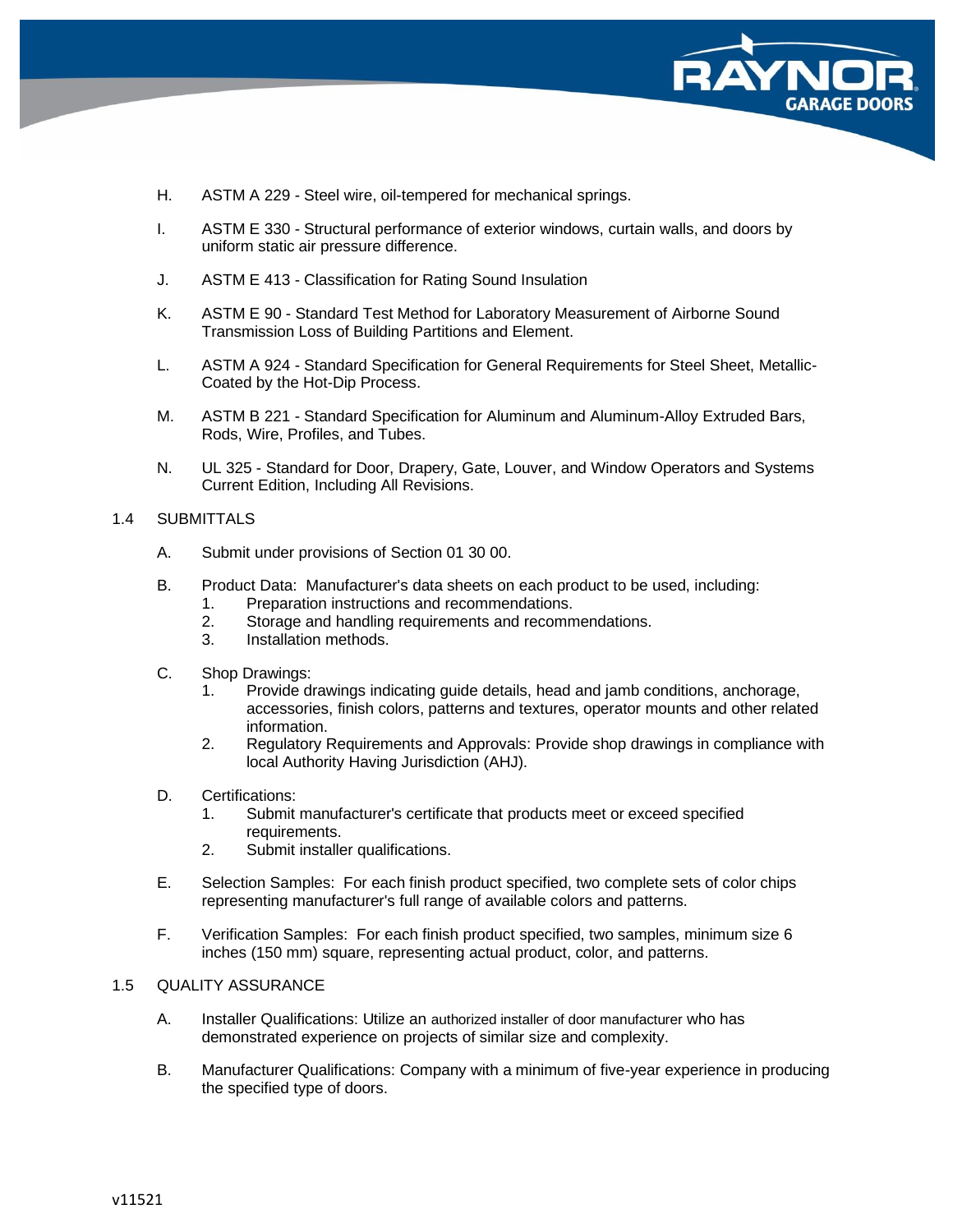

# 1.6 DELIVERY, STORAGE, AND HANDLING

- A. Store products in manufacturer's unopened packaging until ready for installation.
- B. Store and dispose of solvent-based materials, and materials used with solvent-based materials, in accordance with requirements of local authorities having jurisdiction.

### 1.7 PROJECT CONDITIONS

A. Maintain environmental conditions (temperature, humidity, and ventilation) within limits recommended by manufacturer for optimum results. Do not install products under environmental conditions outside manufacturer's absolute limits.

### 1.8 WARRANTY

- A. Raynor warrants the door and its component parts for one (1) year against defects in material and workmanship.
- B. Raynor warrants the electrical operator and its component parts for two (2) years against defects in material and workmanship.
- C. Raynor warrants the electrical operator and its component parts for three (3) years against defects in material and workmanship, on the operator only, when purchased with any model of Raynor rolling service door.
- D. Raynor warrants ArmorBrite™ powder coat finish against cracking or peeling for three (3) years.

# PART 2 PRODUCTS

# 2.1 MANUFACTURERS

- A. Acceptable Manufacturer: Raynor, which is located at: 1101 East River Rd. P. O. Box 448 ; Dixon, IL 61021-0448; Toll Free Tel: 800-4-RAYNOR; Tel: 815-288-1431; Fax: 888-598- 4790; Email: architectsupport@raynor.com; Web: [www.raynor.com](http://www.raynor.com/)
- B. Substitutions: Not permitted.
- C. Requests for substitutions will be considered in accordance with provisions of Section 01 60 00.

# 2.2 OVERHEAD COILING DOORS

- A. DuraCoil as manufactured by Raynor Garage Doors:
	- 1. Doors:
		- a. Operation:
			- 1) Provide doors designed for push-up operation.
			- 2) Provide doors designed for hand chain operation.
			- 3) Provide doors designed for electric motor operation.
		- b. Mounting: Door guide mounting configuration.
			- 1) Interior face of wall on each side of door opening.<br>2) Exterior face of wall on each side of door opening.
			- Exterior face of wall on each side of door opening.
			- 3) Between jamb of wall opening.
		- c. Structural Performance Requirements: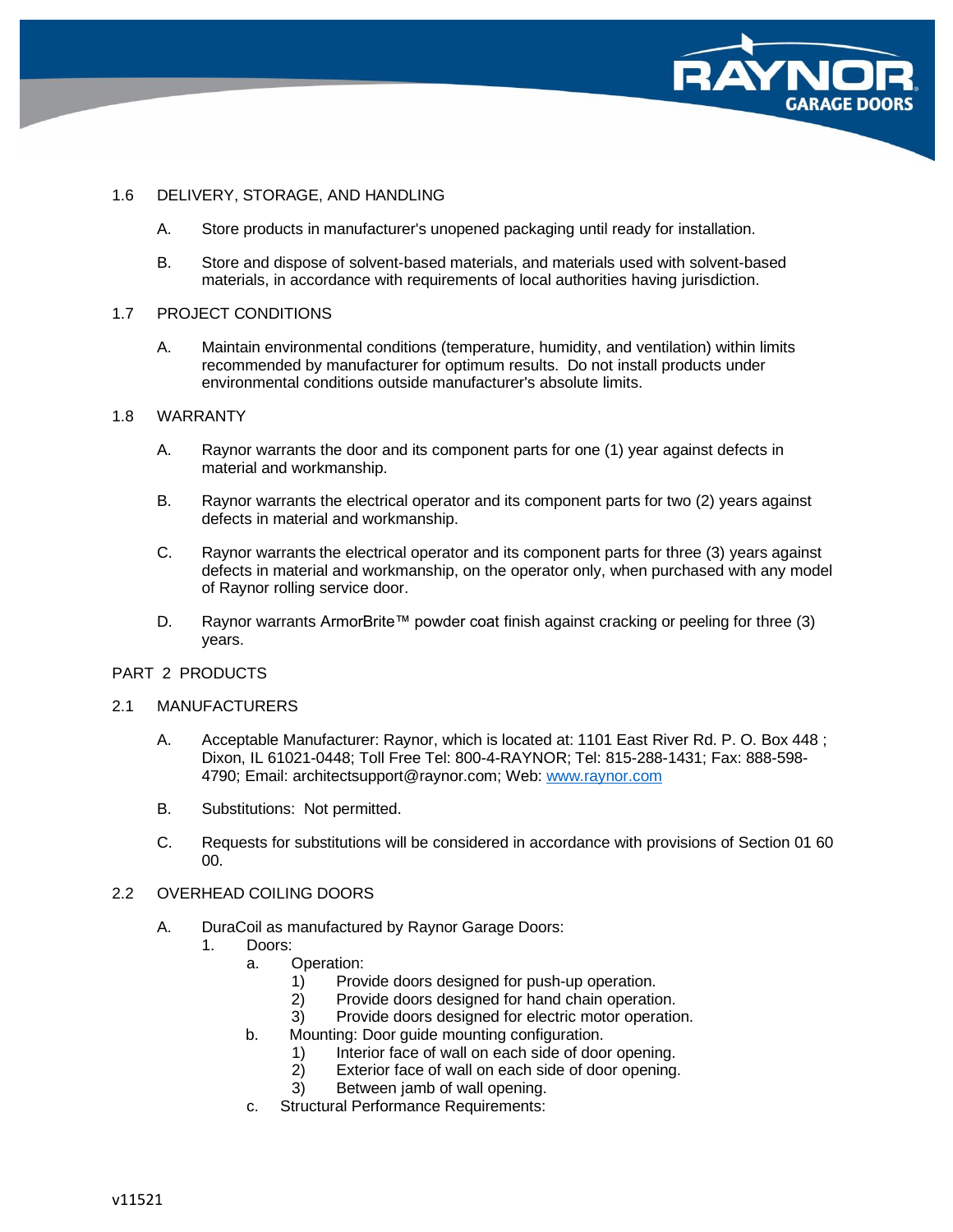

- 1) Wind Loads: Uniform pressure of: psf.
- d. International Energy Conservation Code (IECC) Requirements:
	- 1) Air Infiltration Maximum air leakage of 1.00 cfm/ft<sup>2</sup> is required.
	- Testing shall be in accordance with DASMA 105 test procedure.
	- 2) Raynor provides an air leakage rating of  $.47 \text{ cfm/ft}^2$ .
	- 3) Maximum U-Factor of .90 is required and shall be tested to DASMA 105.
- d. Sound Transmission Class (STC) rating
	- 1) STC rating of 22 required on an insulated door.
	- 2) STC rating of 23 required on an insulated door with header seal.

2. Curtain: Interlocking roll-formed slats as specified below. Endlocks shall be attached to each of alternate slat to prevent lateral movement.

- a. Slat Type(s):
	- **1) Flat slats**
		- a) Steel 18 gauge (0.047 inch minimum thickness).
		- b) Steel 20 gauge (0.036 inch minimum thickness).
		- c) Steel 22 gauge (0.030 inch minimum thickness).
		- d) Steel 24 gauge (0.023 inch minimum thickness).
		- e) Stainless steel 20 gauge (0.036 inch minimum thickness).
		- f) Stainless steel 22 gauge (0.030 inch minimum thickness).
		- g) Aluminum 16 gauge (0.050 inch minimum thickness).
		- h) Aluminum 18 gauge (0.040 inch minimum thickness).
		- i) Light-duty 24 gauge steel (0.023 inch minimum thickness).
	- **2) Large curved slats**
		- a) Steel 18 gauge (0.047 inch minimum thickness).
		- b) Steel 20 gauge (0.036 inch minimum thickness).
		- c) Steel 22 gauge (0.030 inch minimum thickness).
	- **3) Small curved slats**
		-
		- a) Steel 20 gauge (0.036 inch minimum thickness).<br>b) Steel 22 gauge (0.030 inch minimum thickness). Steel 22 gauge (0.030 inch minimum thickness).
	- **4) Perforated flat slats punched with 1/16 inch (1.6mm) diameter holes staggered on 3/32 inch (2.4mm) centers across entire length.**
		- a) Steel 20 gauge (0.036 inch minimum thickness).
		- b) Steel 22 gauge (0.030 inch minimum thickness.
		- c) Aluminum 16 gauge (0.050 inch minimum thickness).
		- d) Aluminum 18 gauge (0.040 inch minimum thickness).
	- **5) Insulated flat slats with 24 gauge backer (22 gauge optional)**
		- a) Steel 18 gauge (0.047 inch minimum thickness)
		- b) Steel 20 gauge (0.036 inch minimum thickness)
		- c) Steel 22 gauge (0.030 inch minimum thickness)
		- d) Steel 24 gauge (0.023 inch minimum thickness)
		- e) Stainless Steel 20 gauge (0.036 inch minimum thickness)
		- f) Stainless Steel 22 gauge (0.030 inch minimum thickness)
		- g) Aluminum 16 gauge (0.050 inch minimum thickness)
		- h) Aluminum 18 gauge (0.040 inch minimum thickness)
		- a) Insulation: Polyisocyanurate.
- b. Material:
	- 1) Commercial quality hot-dipped galvanized (G-90) steel in accordance with ASTM A-653.
	- 2) Stainless steel in accordance with ASTM A-240, type 304.
	- 3) Aluminum in accordance with ASTM B-209, alloy 5005, temper H34.
- c. Color and Finish:
	- 1) One finish coat of gray polyester paint applied over one coat of primer.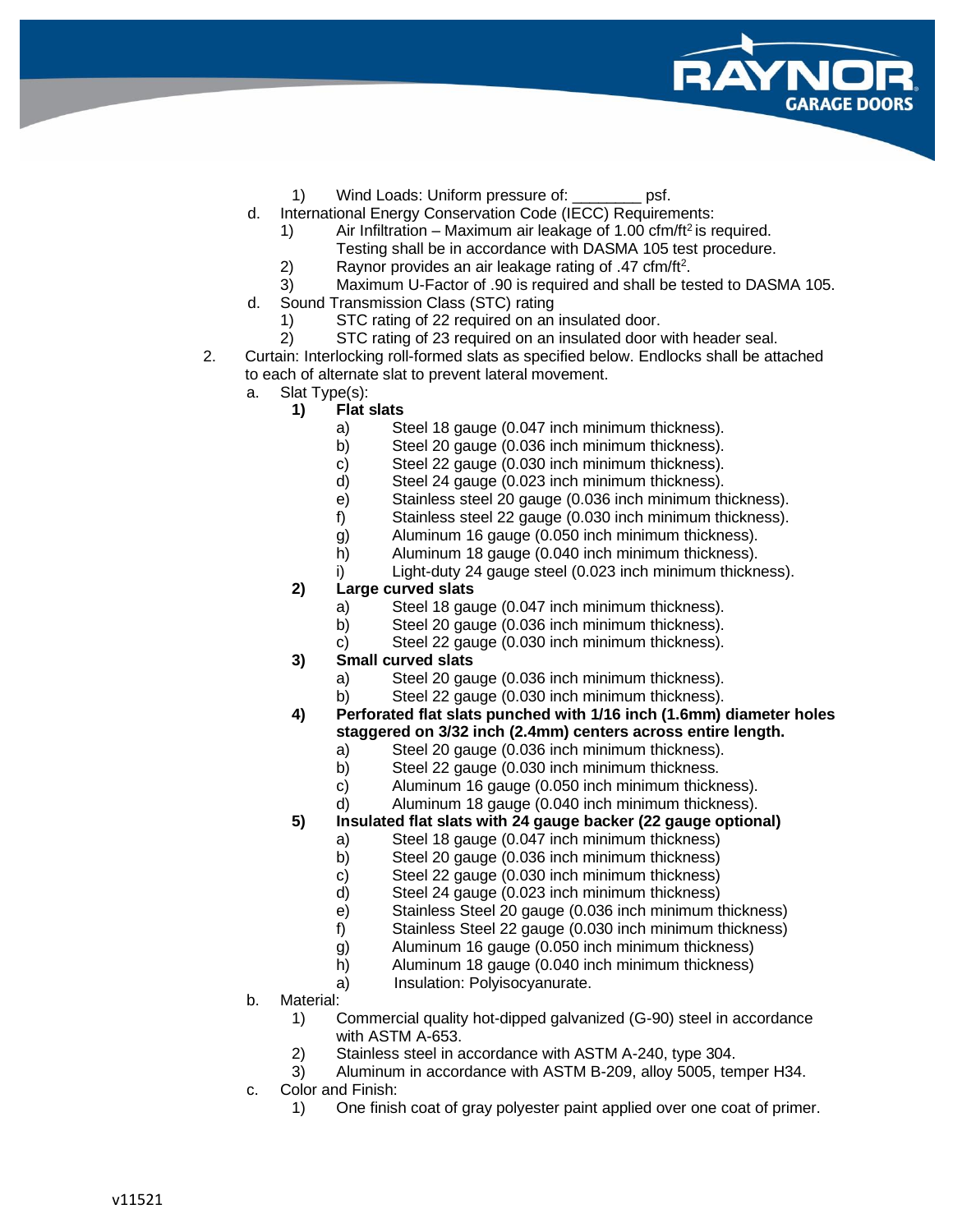

- 2) One finish coat of tan polyester paint applied over one coat of primer.
- 3) One finish coat of white polyester paint applied over one coat of primer.
- 4) Galvanized finish.<br>5) Stainless steel #4
- Stainless steel #4 finish.
- 6) Clear anodize finish.
- 7) Bronze anodize finish.
- 8) ArmorBrite Powdercoat finish.
	- a) Color:
- 3. Endlocks: Zinc-plated malleable cast iron endlocks fastened with two zinc-plated steel rivets.
- 4. Bottom Bar: Two angles, minimum 1-1/2 inches by 1-1/2 inches by 1/8 inch (38.1 mm x 38.1 mm x 3.2 mm) with single-contact type bottom astragal.
	- a. Material:
		- 1) Roll-formed galvanized steel angles.
		- 2) Structural steel angles.
		- 3) Structural aluminum angles.
		- 4) Break-formed stainless steel angles.
		- 5) Structural stainless steel angles.
	- b. Color and finish:
		- 1) Structural angle bottom bar to receive one coat of black rust-inhibitive primer.
		- 2) Roll-formed steel angles to be galvanize finish.
		- 3) Break-formed stainless steel angles #4 finish.
		- 4) Structural stainless steel angles mill finish.
		- 5) Structural aluminum angles to be clear anodize finish.
		- 6) Structural aluminum angles to be bronze anodize finish.
		- 7) ArmorBrite Powdercoat finish.
			- a) Color:
- 5. Vision Panels: 4 inches by 1 inch (101.6 mm by 25.4 mm):
	- a. 1/8 inch (3.2 mm) thick acrylic glass for flat slats
	- b. 5/8 inch (15.9 mm) thick acrylic glass for insulated slats
	- c. Fenestrated (open slots)
- 6. Guide Assemblies: Three structural angles, minimum 3 inches by 2 inches by 3/16 inch (76 mm by 50.8 mm by 4.8 mm) and fitted with removable curtain stops.
	- a. Material and Finish:
		- 1) Structural steel to receive one coat of black rust-inhibitive primer.
		- 2) Structural steel to receive one coat of hot-dipped galvanized.
		- 3) Structural stainless steel with a mill finish.
		- 4) Structural steel to receive ArmorBrite Powdercoat finish.
			- a) Color:
- 7. Guide Weatherseal: Seals to inhibit air infiltration between the guide and the curtain.
	- 1) Snap-on dual durometer vinyl seal.
	- 2) Brushseal with an aluminum retainer.
	- 3) EDPM rubber with an aluminum retainer
- 8. Counterbalance:
	- a. Barrel: Minimum 4-1/2 inches (114.3 mm) O.D. and 0.120 inch (3.1 m) wall thickness structural steel pipe. Deflection of pipe under full load shall not exceed 0.03 inch (0.8 mm) per foot of span.
	- b. Counterbalance: Provide counterbalance mechanism with helical torsion springs, grease packed and mounted on a continuous steel torsion shaft.
		- 1) Standard 15,000 cycles.
		- 2) High \_\_\_\_\_\_\_\_\_\_\_ cycles.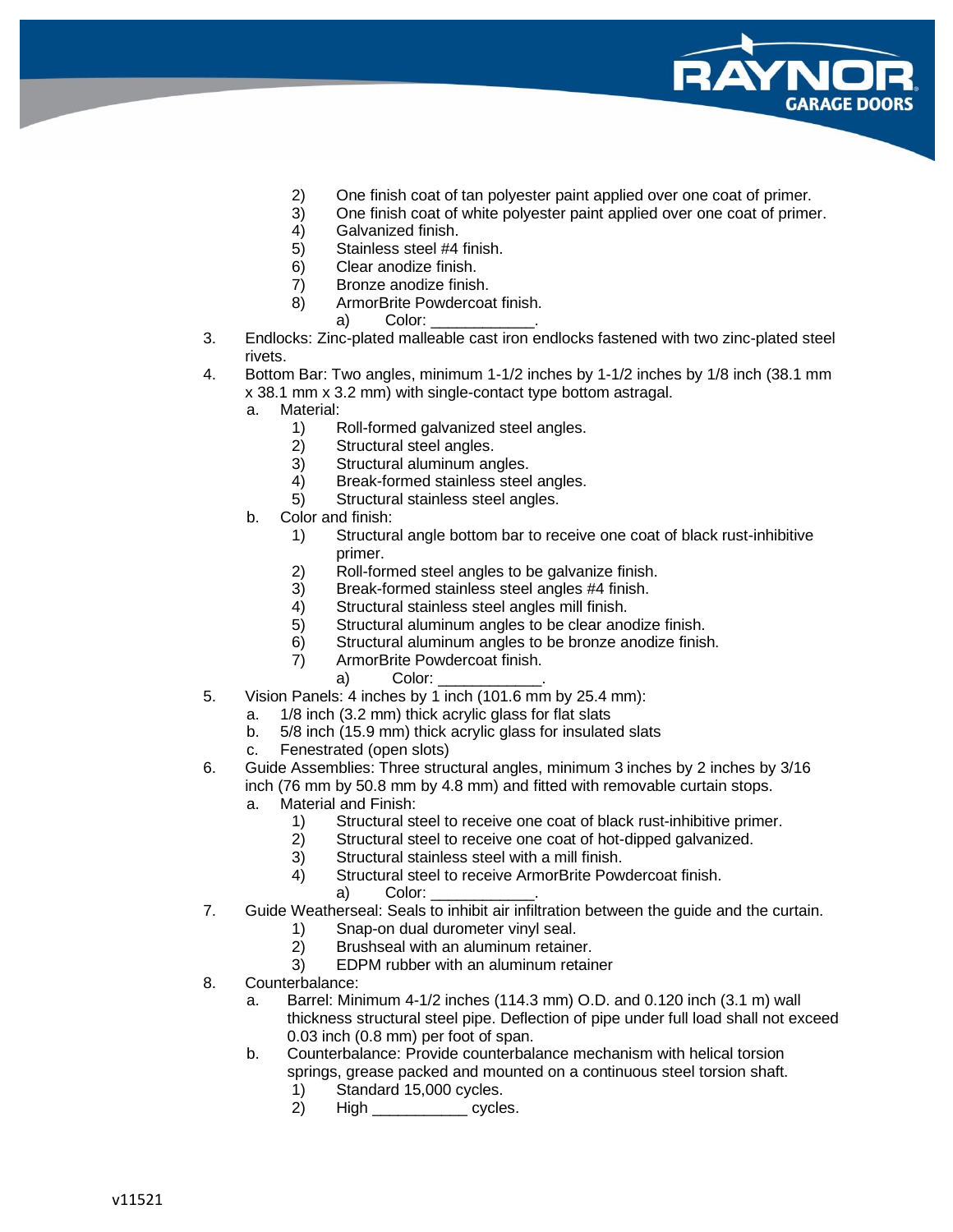

- 9. Brackets: 3/16 inch (4.8 mm), minimum, steel plate, attached to wall angle of guide assembly with 1/2 inch (12.7 mm) diameter Grade 5 bolts. Inside of drive bracket fitted with sealed ball bearing.
	- a. Finish:
		- 1) Provide brackets with one coat of rust-inhibitive primer.
		- 2) Provide brackets with one coat of hot-dipped galvanized.
		- 3) Provide brackets with one coat of ArmorBrite Powdercoat finish.
			- a) Color:
- 10. Enclosures:
	- a. Hood Type:
		- 1) Round Hood.
		- 2) Square Hood.
	- b. Bracket Covers: Covers to enclose door mechanisms.
	- c. Material:
		- 1) 24 gauge steel (0.022 inch minimum thickness) commercial quality hotdipped galvanized steel in accordance with ASTM A-653.
		- 2) 24 gauge stainless steel (0.024 inch minimum thickness) in accordance with ASTM A-240, type 304.
		- 3) 18 gauge aluminum (0.040 inch minimum thickness) in accordance with ASTM B-209, alloy 5005, temper H34.
	- d. Color and Finish:
		- 1) Gray polyester paint to match curtain finish.
		- 2) Tan polyester paint to match curtain finish.<br>3) White polyester paint to match curtain finish
		- White polyester paint to match curtain finish.
		- 4) Galvanized to match curtain finish.
		- 5) Stainless steel #4 finish.
		- 6) Clear anodize finish.
		- 7) ArmorBrite Powdercoat finish.
			- a) Color:
	- e. Hood Baffle: Provide hood baffle with a rubber seal to inhibit air infiltration through hood cavity.
- 11. Header Seal: Provide a "Z" shape aluminum retainer with EDPM rubber to inhibit air infiltration between the header and the curtain.
- 12. Locks: Furnish door system with the following:
	- a. Locking Bar: For push-up doors and doors operated with hand chain to receive padlock provided by Owner.
	- b. Locking Bar for Motor Operated Doors: Provide interlock switch with locking bar.
	- c. Hand Chain Lock: To receive padlock provided by Owner; for doors operated with hand chain.
	- d. Cylinder Lock: For use with push-up and hand chain operated doors.
	- e. Cylinder Lock for Motor Operated Doors: Provide interlock switch with cylinder lock.

# 2.3 ELECTRIC OPERATORS

- A. ControlHoist (UL Listed) as manufactured by Raynor Garage Doors:
	- 1. Model:
		- a. Raynor ControlHoist Optima:
			- 1) Type: Jackshaft with manual chain hoist.
			- 2) Motor Horsepower Rating: Per the manufacturer's recommended size for door.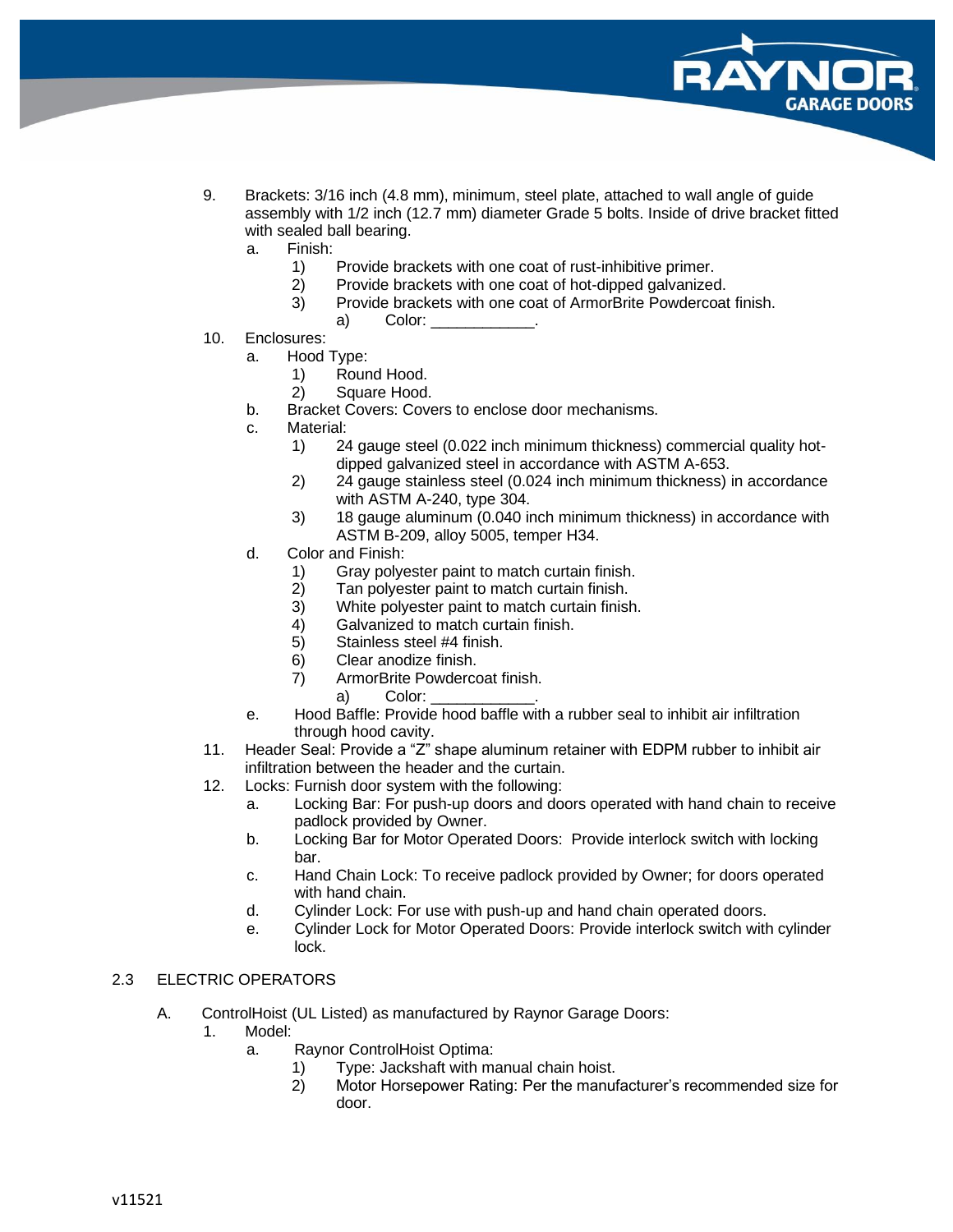

- 3) Motor Horsepower Rating: Continuous 1/2 HP.
- 4) Motor Horsepower Rating: Continuous 3/4 HP.
- 5) Motor Horsepower Rating: Continuous 1 HP.
- 6) Motor Horsepower Rating: Continuous 1-1/2 HP.
- 7) Motor Horsepower Rating: Continuous 2 HP.
- 8) Electrical Requirements: 115 volt single phase.
- 9) Electrical Requirements: 230 volt single phase.
- 10) Electrical Requirements: 208-230 volt three phase.
- 11) Electrical Requirements: 460 volt three phase.
- 12) Duty Cycle: 30 cycles/hour or 300 cycles/day.
- 13) Control Wiring: Solid state circuitry with provisions for connection of a monitored reversing device, external radio control hook-up and maximum run timer. Provisions for timers to close and mid stop and lock bar sensor capability.
	- a) Provide three button momentary contact "open-stop", constant pressure on close (can be changed to momentary to close).
	- b) Custom wiring.
	- c) Monitored electric reversing edge on door.
	- d) Monitored photo electric eyes mounted on jambs.
- b. Raynor ControlHoist Standard:
	- 1) Type: Jackshaft.
	- 2) Type: Jackshaft with manual chain hoist.
	- 3) Motor Horsepower Rating: Per the manufacturer's recommended size for door.
	- 4) Motor Horsepower Rating: Continuous 1/3 HP.
	- 5) Motor Horsepower Rating: Continuous 1/2 HP.
	- 6) Motor Horsepower Rating: Continuous 3/4 HP.
	- 7) Electrical Requirements: 115 volt single phase.
	- 8) Electrical Requirements: 230 volt single phase.
	- 9) Electrical Requirements: 208-230 volt three phase.
	- 10) Electrical Requirements: 460 volt three phase.
	- 11) Duty Cycle: 30 cycles/hour or 300 cycles/day.
	- 12) Control Wiring: Solid state circuitry with provisions for connection of a monitored reversing device, external radio control hook-up and maximum run timer. Provisions for timers to close and mid stop and lock bar sensor capability.
		- a) Provide three button momentary contact "open-stop", constant pressure on close (can be changed to momentary to close).
		- b) Custom wiring.
		- c) Monitored electric reversing edge on door.
		- d) Monitored photo electric eyes mounted on jambs.
- c. Raynor ControlHoist Basic:
	- 1) Type: Jackshaft.
	- 2) Type: Jackshaft with manual chain hoist.
	- 3) Motor Horsepower Rating: Intermittent 1/2 HP.
	- Electrical Requirements: 115 volt single phase.
	- 5) Duty Cycle: 14 cycles/hour.
	- 6) Control Wiring: Solid state circuitry with provisions for connection of a monitored reversing device, external radio control hook-up and maximum run timer. Provisions for timers to close and mid stop and lock bar sensor capability.
		- a) Provide three button momentary contact "open-stop", constant